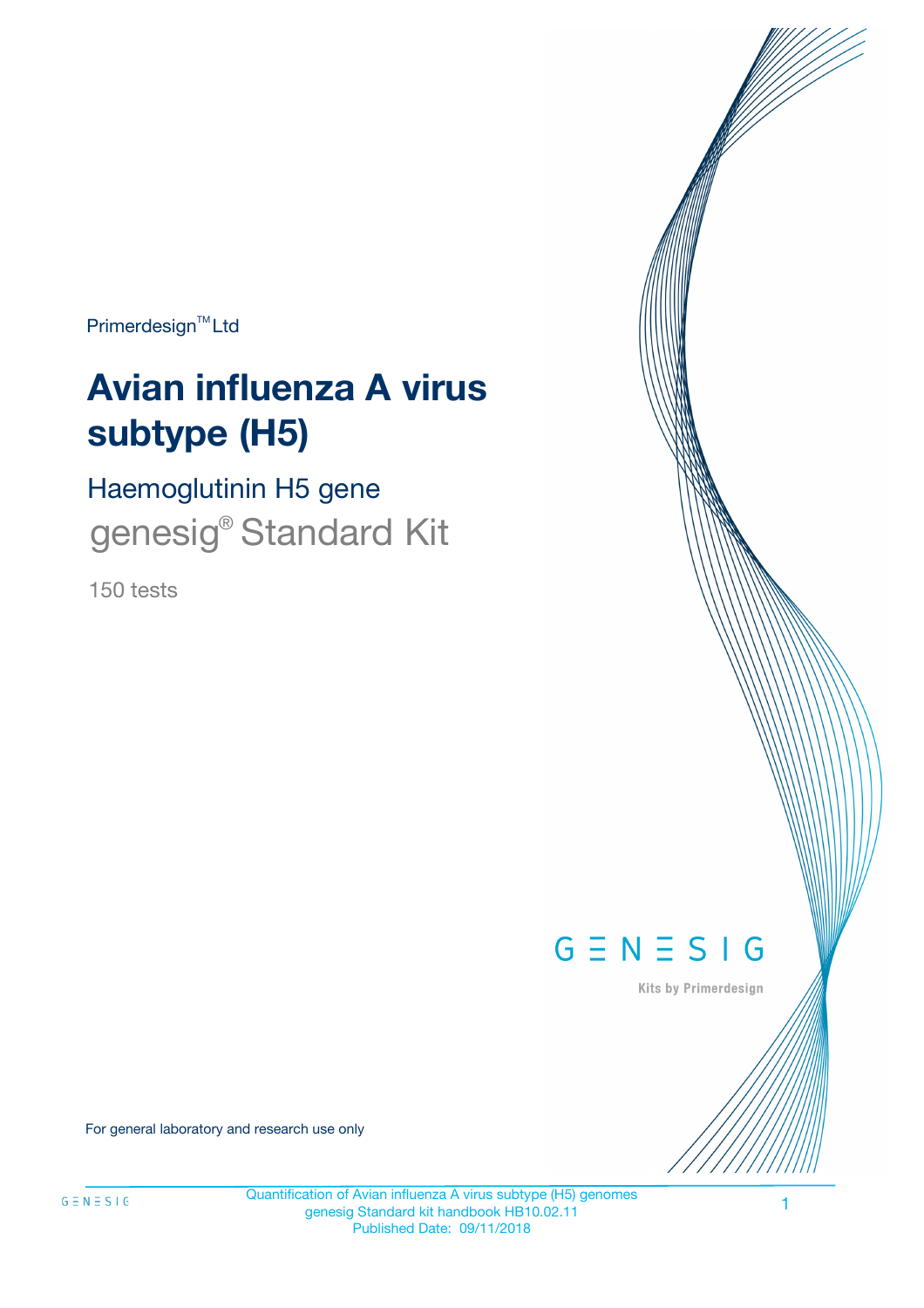# Introduction to Avian influenza A virus subtype (H5)

Influenza, commonly known as the flu, is an infectious disease of birds and mammals caused by an RNA virus of the family Orthomyxoviridae (the influenza viruses). In people, common symptoms of influenza are fever, sore throat, muscle pains, severe headache, coughing, and weakness and fatigue. In more serious cases, influenza causes pneumonia, which can be fatal, particularly in young children and the elderly. Although the common cold is sometimes confused with influenza, it is a much less severe disease and caused by a different virus. Similarly, gastroenteritis is sometimes called "stomach flu" or "24-hour flu", but is unrelated to influenza.

Typically, influenza is transmitted from infected mammals through the air by coughs or sneezes creating aerosols containing the virus, and from infected birds through their droppings.

Influenza can also be transmitted by saliva, nasal secretions, feces and blood. Infections either occur through direct contact with these bodily fluids, or by contact with contaminated surfaces. Flu viruses can remain infectious for over 30 days at 0°C (32°F) and about one week at human body temperature, although they are rapidly inactivated by disinfectants and detergents.

Flu spreads around the world in seasonal epidemics, killing millions of people in pandemic years and hundreds of thousands in non-pandemic years. Three influenza pandemics occurred in the 20th century—each following a major genetic change in the virus—and killed tens of millions of people. Often, these pandemics result from the spread of a flu virus between animal species.

Influenza virus A includes only one species: Influenza A virus which causes influenza in birds and some mammals. Strains of all subtypes of influenza A virus have been isolated from wild birds, although disease is uncommon. Some isolates of influenza A virus cause severe disease both in domestic poultry and, rarely, in humans. Occasionally viruses are transmitted from wild aquatic birds to domestic poultry and this may cause an outbreak or give rise to human influenza pandemics.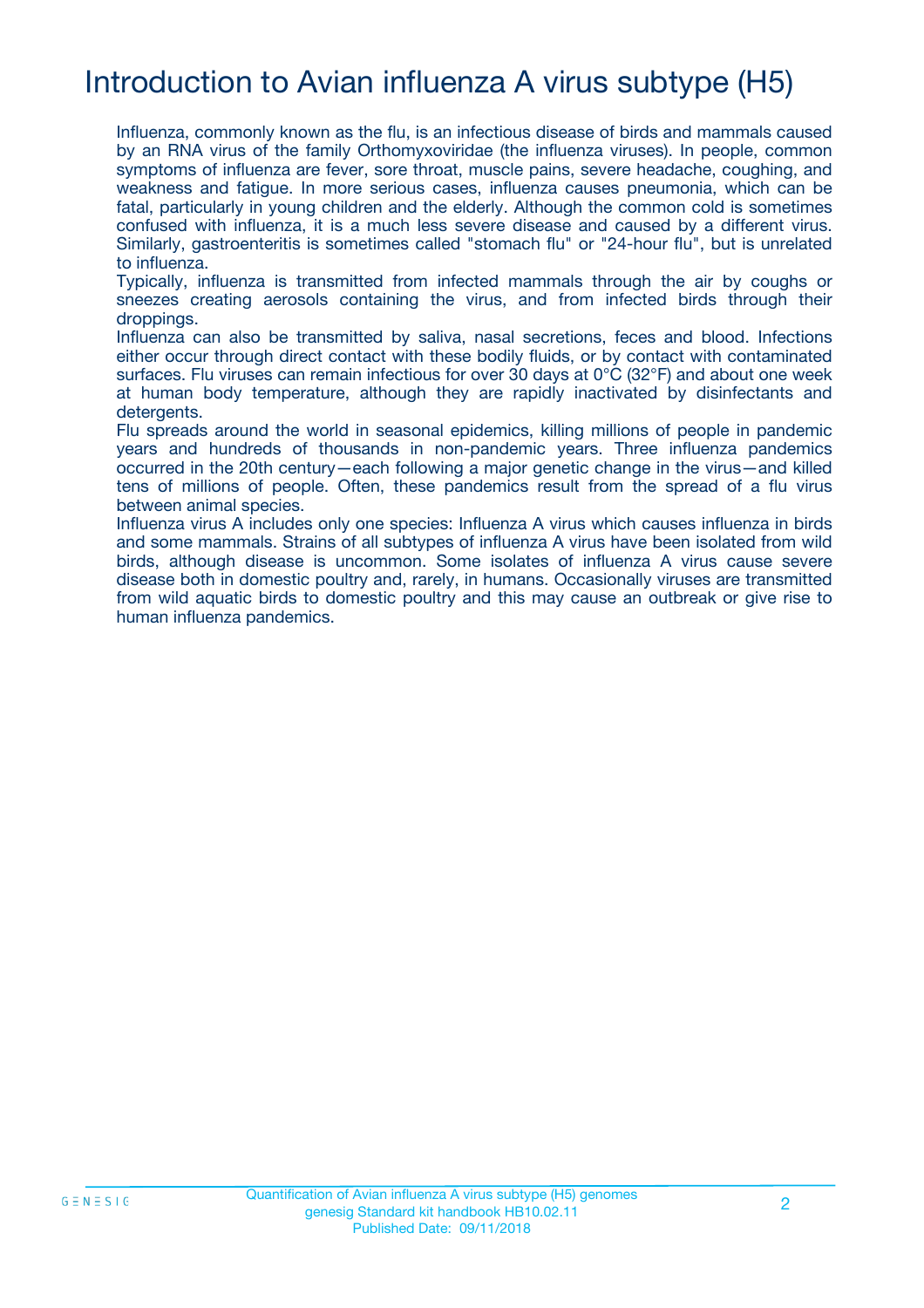# **Specificity**

The Primerdesign genesig Kit for Avian influenza A virus subtype (H5) (H5) genomes is designed for the in vitro quantification of H5 genomes. The kit is designed to have a broad detection profile. Specifically, the primers represent 100% homology with over 95% of the NCBI database reference sequences available at the time of design.

The dynamics of genetic variation means that new sequence information may become available after the initial design. Primerdesign periodically reviews the detection profiles of our kits and when required releases new versions.

The primers have very high homology with all reference sequences submitted since 2000 and therefore have the broadest detection profile. These primers will also detect most historical sequences for this subtype including H5N8, H5N2 and H5N9. However, due to the inherent instability of RNA viral genomes, novel emerging sequences may not be detected. Please contact us if you would like us to check the homology of our primers to specific strains you are working with.

If you require further information, or have a specific question about the detection profile of this kit then please send an e.mail to enquiry@primerdesign.co.uk and our bioinformatics team will answer your question.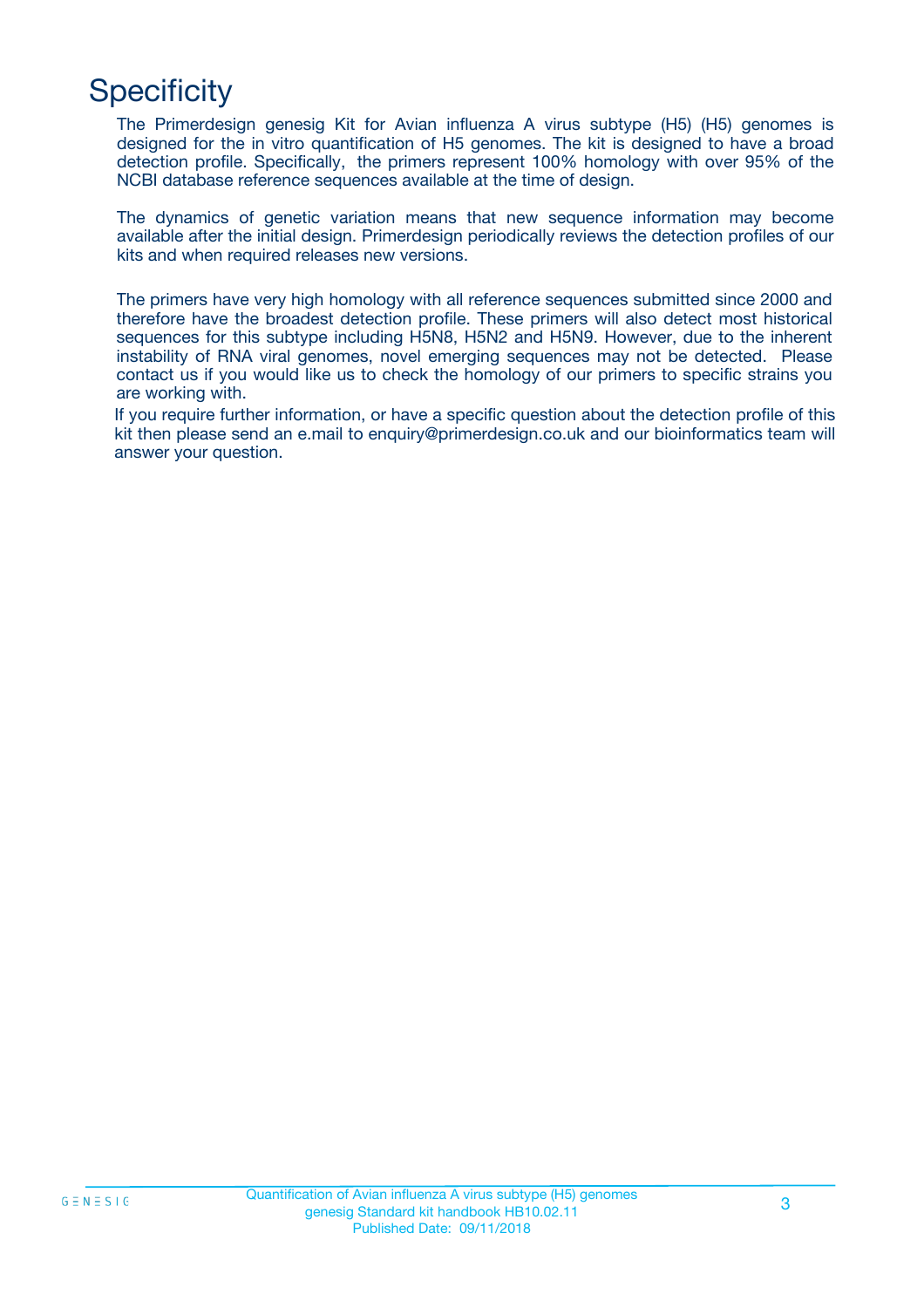# Kit contents

- **H5 specific primer/probe mix (150 reactions BROWN)** FAM labelled
- **H5 positive control template (for Standard curve RED)**
- **RNase/DNase free water (WHITE)** for resuspension of primer/probe mixes
- **Template preparation buffer (YELLOW)** for resuspension of positive control template and standard curve preparation

### **Reagents and equipment to be supplied by the user**

#### **Real-time PCR Instrument**

#### **Extraction kit**

This kit is recommended for use with genesig Easy DNA/RNA Extraction kit. However, it is designed to work well with all processes that yield high quality RNA and DNA with minimal PCR inhibitors.

**oasigTM lyophilised OneStep or Precision**®**PLUS OneStep 2X RT-qPCR Master Mix** Contains complete OneStep RT-qPCR master mix

**Pipettors and Tips**

**Vortex and centrifuge**

**Thin walled 1.5 ml PCR reaction tubes**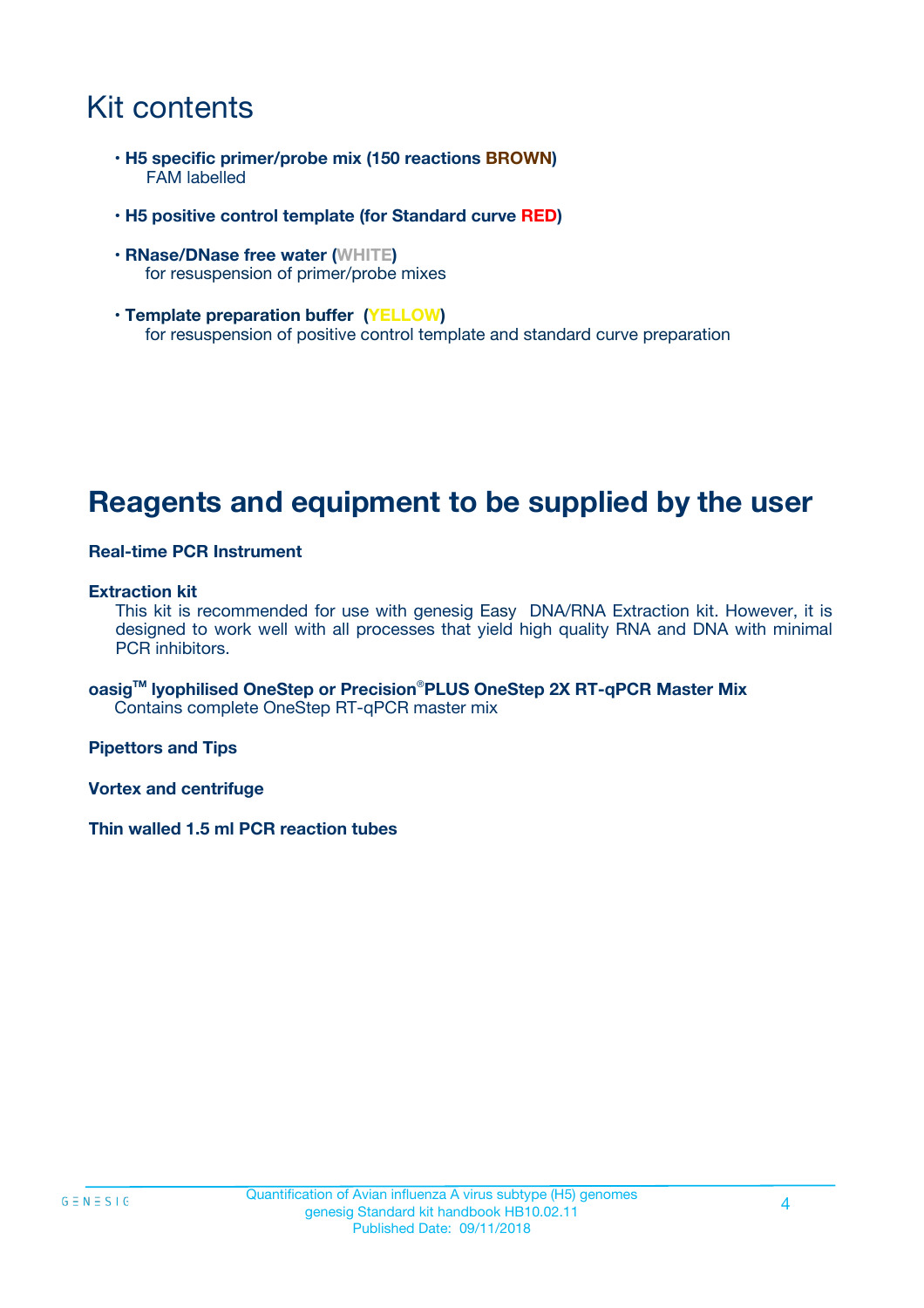### Kit storage and stability

This kit is stable at room temperature but should be stored at -20ºC on arrival. Once the lyophilised components have been resuspended they should not be exposed to temperatures above -20°C for longer than 30 minutes at a time and unnecessary repeated freeze/thawing should be avoided. The kit is stable for six months from the date of resuspension under these circumstances.

If a standard curve dilution series is prepared this can be stored frozen for an extended period. If you see any degradation in this serial dilution a fresh standard curve can be prepared from the positive control.

Primerdesign does not recommend using the kit after the expiry date stated on the pack.

### Suitable sample material

All kinds of sample material suited for PCR amplification can be used. Please ensure the samples are suitable in terms of purity, concentration, and RNA/DNA integrity. Always run at least one negative control with the samples. To prepare a negative-control, replace the template RNA sample with RNase/DNase free water.

### Dynamic range of test

Under optimal PCR conditions genesig H5 detection kits have very high priming efficiencies of >95% and can detect less than 100 copies of target template.

### Notices and disclaimers

This product is developed, designed and sold for research purposes only. It is not intended for human diagnostic or drug purposes or to be administered to humans unless clearly expressed for that purpose by the Food and Drug Administration in the USA or the appropriate regulatory authorities in the country of use. During the warranty period Primerdesign genesig detection kits allow precise and reproducible data recovery combined with excellent sensitivity. For data obtained by violation to the general GLP guidelines and the manufacturer's recommendations the right to claim under guarantee is expired. PCR is a proprietary technology covered by several US and foreign patents. These patents are owned by Roche Molecular Systems Inc. and have been sub-licensed by PE Corporation in certain fields. Depending on your specific application you may need a license from Roche or PE to practice PCR. Additional information on purchasing licenses to practice the PCR process may be obtained by contacting the Director of Licensing at Roche Molecular Systems, 1145 Atlantic Avenue, Alameda, CA 94501 or Applied Biosystems business group of the Applera Corporation, 850 Lincoln Centre Drive, Foster City, CA 94404. In addition, the 5' nuclease assay and other homogeneous amplification methods used in connection with the PCR process may be covered by U.S. Patents 5,210,015 and 5,487,972, owned by Roche Molecular Systems, Inc, and by U.S. Patent 5,538,848, owned by The Perkin-Elmer Corporation.

### Trademarks

Primerdesign™ is a trademark of Primerdesign Ltd.

genesig $^\circledR$  is a registered trademark of Primerdesign Ltd.

The PCR process is covered by US Patents 4,683,195, and 4,683,202 and foreign equivalents owned by Hoffmann-La Roche AG. BI, ABI PRISM® GeneAmp® and MicroAmp® are registered trademarks of the Applera Genomics (Applied Biosystems Corporation). BIOMEK® is a registered trademark of Beckman Instruments, Inc.; iCycler™ is a registered trademark of Bio-Rad Laboratories, Rotor-Gene is a trademark of Corbett Research. LightCycler™ is a registered trademark of the Idaho Technology Inc. GeneAmp®, TaqMan® and AmpliTaqGold® are registered trademarks of Roche Molecular Systems, Inc., The purchase of the Primerdesign™ reagents cannot be construed as an authorization or implicit license to practice PCR under any patents held by Hoffmann-LaRoche Inc.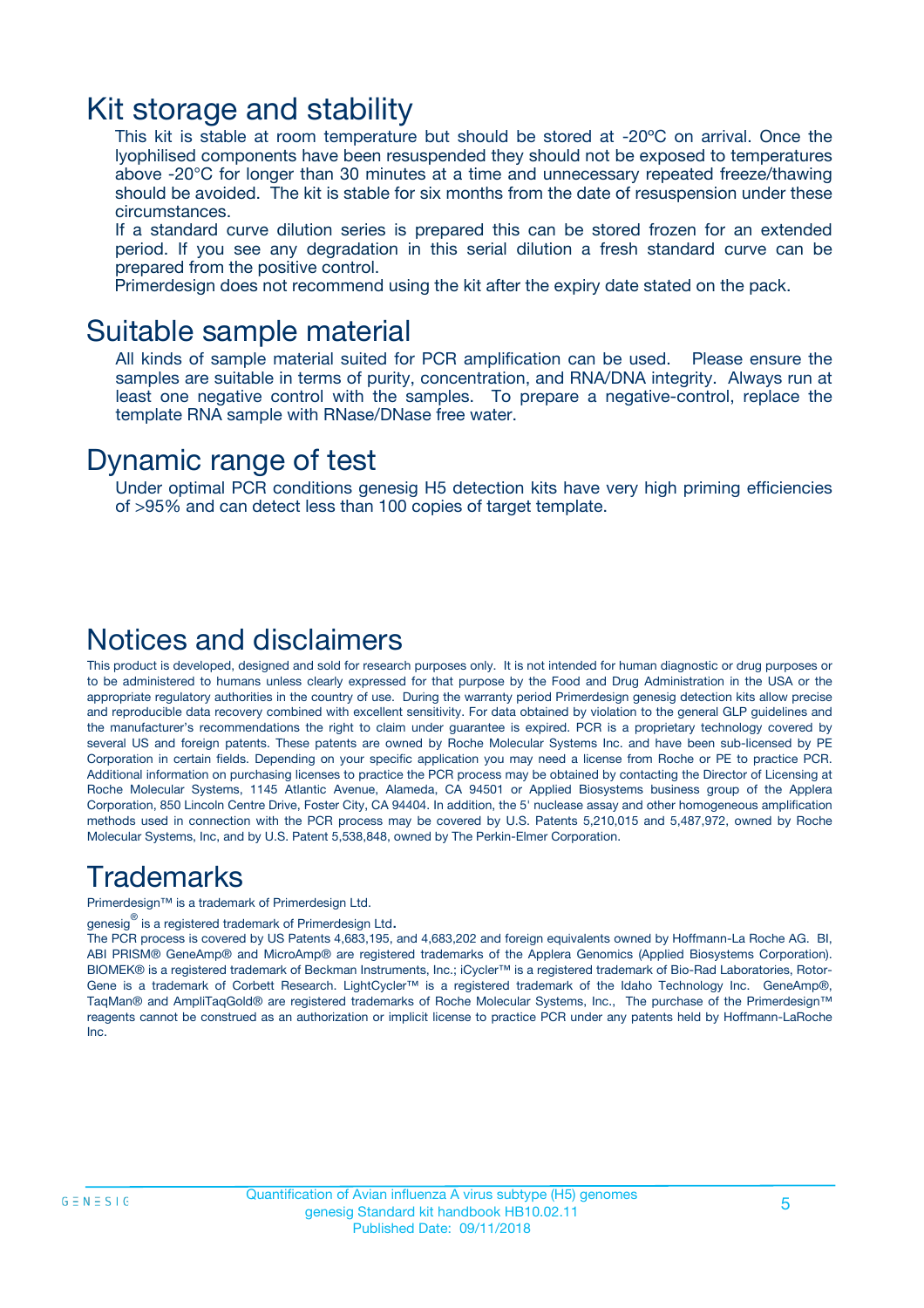# Principles of the test

#### **Real-time PCR**

A H5 specific primer and probe mix is provided and this can be detected through the FAM channel.

The primer and probe mix provided exploits the so-called TaqMan® principle. During PCR amplification, forward and reverse primers hybridize to the H5 cDNA. A fluorogenic probe is included in the same reaction mixture which consists of a DNA probe labeled with a 5`-dye and a 3`-quencher. During PCR amplification, the probe is cleaved and the reporter dye and quencher are separated. The resulting increase in fluorescence can be detected on a range of qPCR platforms.

#### **Positive control**

For copy number determination and as a positive control for the PCR set up, the kit contains a positive control template. This can be used to generate a standard curve of H5 copy number / Cq value. Alternatively the positive control can be used at a single dilution where full quantitative analysis of the samples is not required. Each time the kit is used, at least one positive control reaction must be included in the run. A positive result indicates that the primers and probes for detecting the target H5 gene worked properly in that particular experimental scenario. If a negative result is obtained the test results are invalid and must be repeated. Care should be taken to ensure that the positive control does not contaminate any other kit component which would lead to false-positive results. This can be achieved by handling this component in a Post PCR environment. Care should also be taken to avoid cross-contamination of other samples when adding the positive control to the run. This can be avoided by sealing all other samples and negative controls before pipetting the positive control into the positive control well.

#### **Negative control**

To validate any positive findings a negative control reaction should be included every time the kit is used. For this reaction the RNase/DNase free water should be used instead of template. A negative result indicates that the reagents have not become contaminated while setting up the run.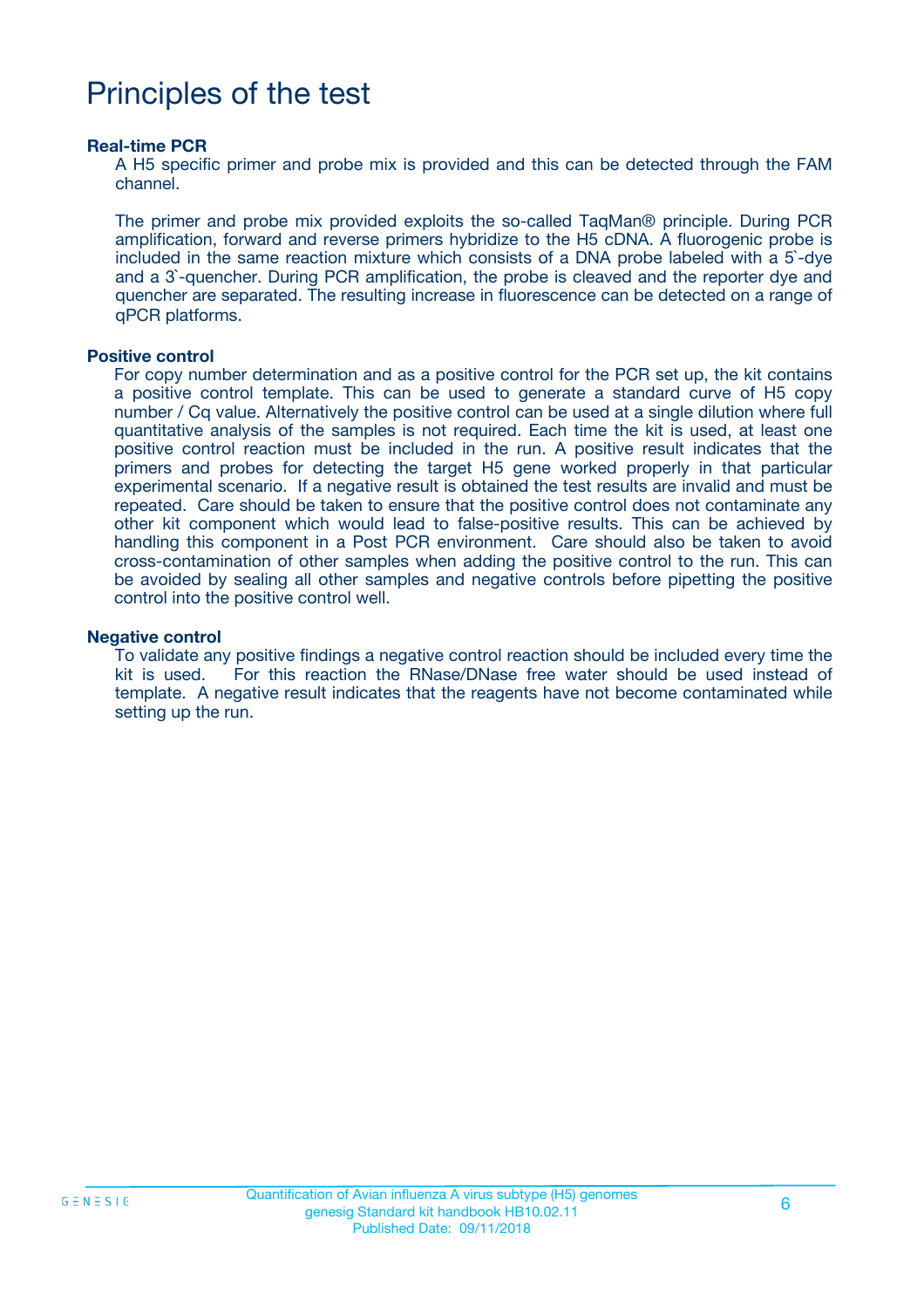### Resuspension protocol

To minimize the risk of contamination with foreign DNA, we recommend that all pipetting be performed in a PCR clean environment. Ideally this would be a designated PCR lab or PCR cabinet. Filter tips are recommended for all pipetting steps.

#### **1. Pulse-spin each tube in a centrifuge before opening.**

This will ensure lyophilised primer and probe mix is in the base of the tube and is not spilt upon opening the tube.

#### **2. Resuspend the kit components in the RNase/DNase free water supplied, according to the table below:**

To ensure complete resuspension, vortex each tube thoroughly.

| Component - resuspend in water | <b>Volume</b> |
|--------------------------------|---------------|
| <b>Pre-PCR pack</b>            |               |
| H5 primer/probe mix (BROWN)    | 165 ul        |

#### **3. Resuspend the positive control template in the template preparation buffer supplied, according to the table below:**

To ensure complete resuspension, vortex the tube thoroughly.

| Component - resuspend in template preparation buffer |         |
|------------------------------------------------------|---------|
| <b>Post-PCR heat-sealed foil</b>                     |         |
| H5 Positive Control Template (RED) *                 | .500 µl |

\* This component contains high copy number template and is a VERY significant contamination risk. It must be opened and handled in a separate laboratory environment, away from the other components.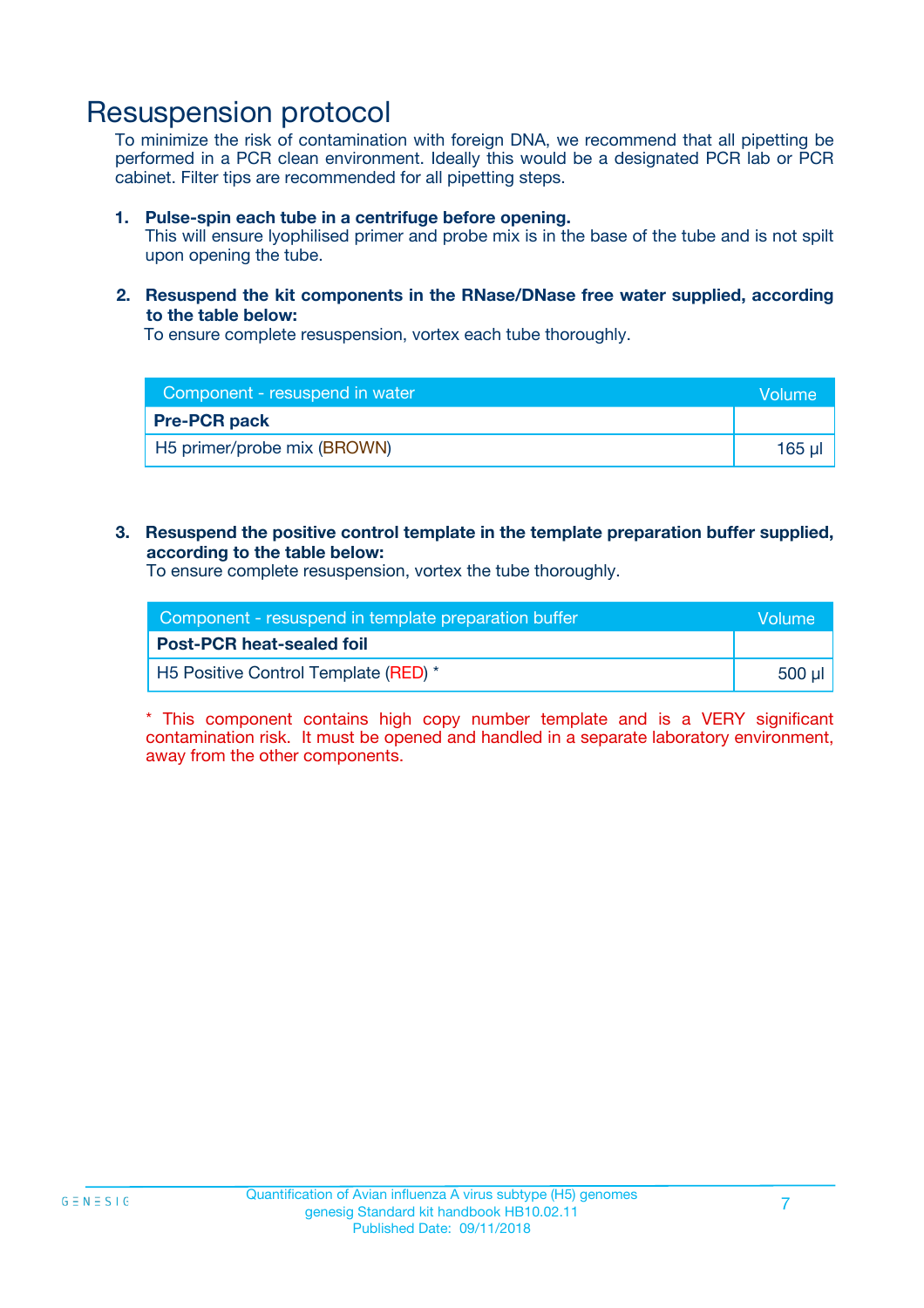# OneStep RT-qPCR detection protocol

A OneStep approach combining the reverse transcription and amplification in a single closed tube is the preferred method. If, however, a two step approach is required see page 10.

#### **For optimum performance and sensitivity.**

All pipetting steps and experimental plate set up should be performed on ice. After the plate is poured proceed immediately to the OneStep amplification protocol. Prolonged incubation of reaction mixes at room temperature can lead to PCR artifacts that reduce the sensitivity of detection.

**1. For each RNA sample prepare a reaction mix according to the table below:** Include sufficient reactions for positive and negative controls.

| Component                                                    | <b>Volume</b> |
|--------------------------------------------------------------|---------------|
| oasig OneStep or PrecisionPLUS OneStep 2X RT-qPCR Master Mix | 10 µl         |
| H5 primer/probe mix (BROWN)                                  | 1 µI          |
| <b>RNase/DNase free water (WHITE)</b>                        | 4 µl          |
| <b>Final Volume</b>                                          | <u>15 µl</u>  |

- **2. Pipette 15µl of this mix into each well according to your qPCR experimental plate set up.**
- **3. Pipette 5µl of RNA template into each well, according to your experimental plate set up.**

For negative control wells use 5µl of RNase/DNase free water. The final volume in each well is 20ul.

**4. If a standard curve is included for quantitative analysis prepare a reaction mix according to the table below:**

| Component                                                    | Volume   |
|--------------------------------------------------------------|----------|
| oasig OneStep or PrecisionPLUS OneStep 2X RT-qPCR Master Mix | 10 µl    |
| H5 primer/probe mix (BROWN)                                  | 1 ul     |
| <b>RNase/DNase free water (WHITE)</b>                        | $4 \mu$  |
| <b>Final Volume</b>                                          | $15 \mu$ |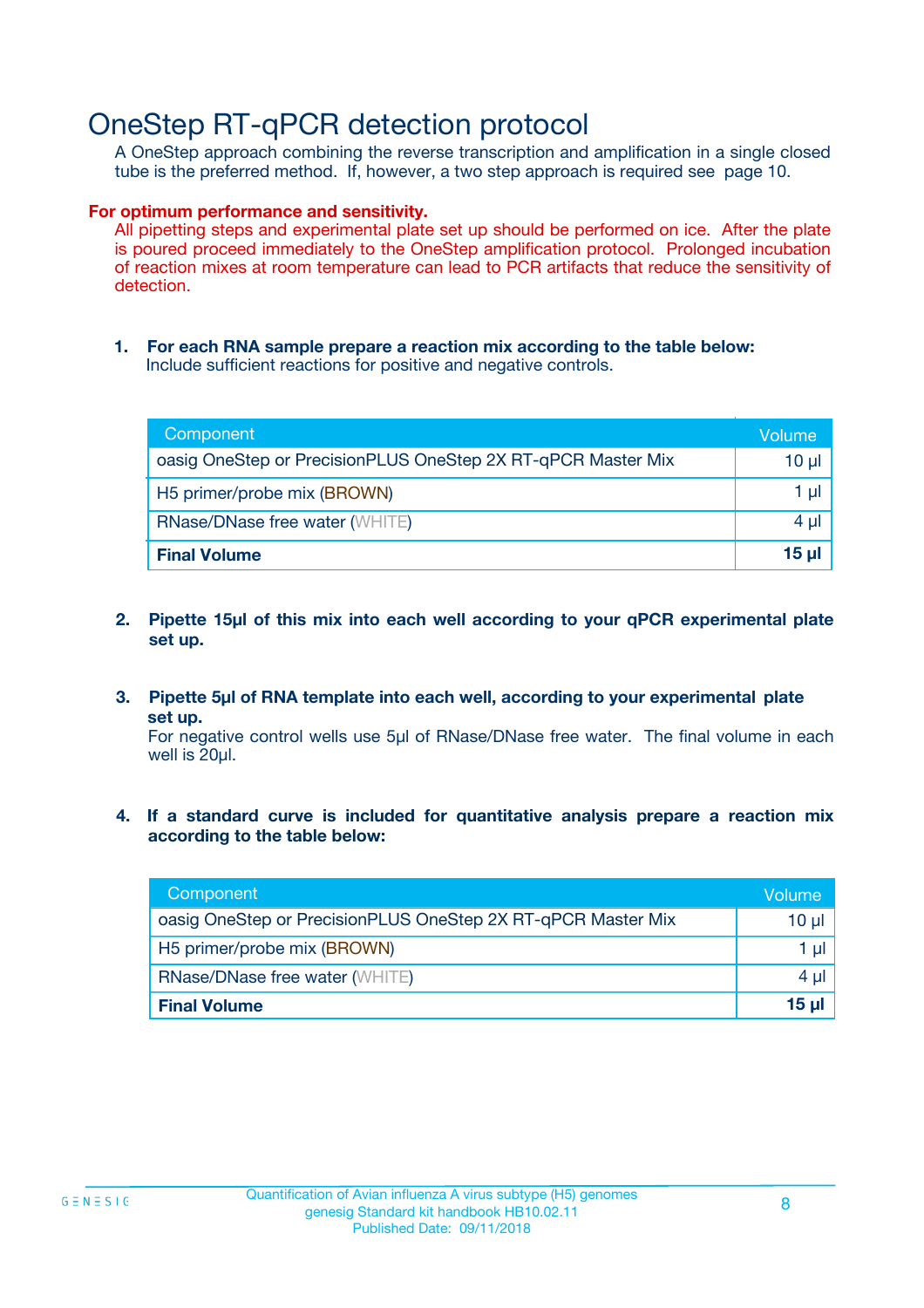#### **5. Preparation of standard curve dilution series**

- 1) Pipette 90µl of template preparation buffer into 5 tubes and label 2-6
- 2) Pipette 10µl of Positive Control Template (RED) into tube 2
- 3) Vortex thoroughly
- 4) Change pipette tip and pipette 10µl from tube 2 into tube 3
- 5) Vortex thoroughly

Repeat steps 4 and 5 to complete the dilution series

| <b>Standard Curve</b>         | <b>Copy Number</b>     |
|-------------------------------|------------------------|
| Tube 1 Positive control (RED) | $2 \times 10^5$ per µl |
| Tube 2                        | $2 \times 10^4$ per µl |
| Tube 3                        | $2 \times 10^3$ per µl |
| Tube 4                        | $2 \times 10^2$ per µl |
| Tube 5                        | 20 per $\mu$           |
| Tube 6                        | 2 per µl               |

**6. Pipette 5µl of standard template into each well for the standard curve according to your plate set up**

The final volume in each well is 20ul.

# OneStep RT-qPCR amplification protocol

Amplification conditions using oasig OneStep or PrecisionPLUS OneStep 2X RT-qPCR Master Mix.

|             | <b>Step</b>                  | <b>Time</b>      | <b>Temp</b>    |
|-------------|------------------------------|------------------|----------------|
|             | <b>Reverse Transcription</b> | $10 \text{ min}$ | 55 °C          |
|             | Enzyme activation            | 2 min            | $95^{\circ}$ C |
| Cycling x50 | Denaturation                 | 10 <sub>s</sub>  | $95^{\circ}$ C |
|             | <b>DATA COLLECTION *</b>     | 60 s             | $60^{\circ}$ C |

\* Fluorogenic data should be collected during this step through the FAM channel